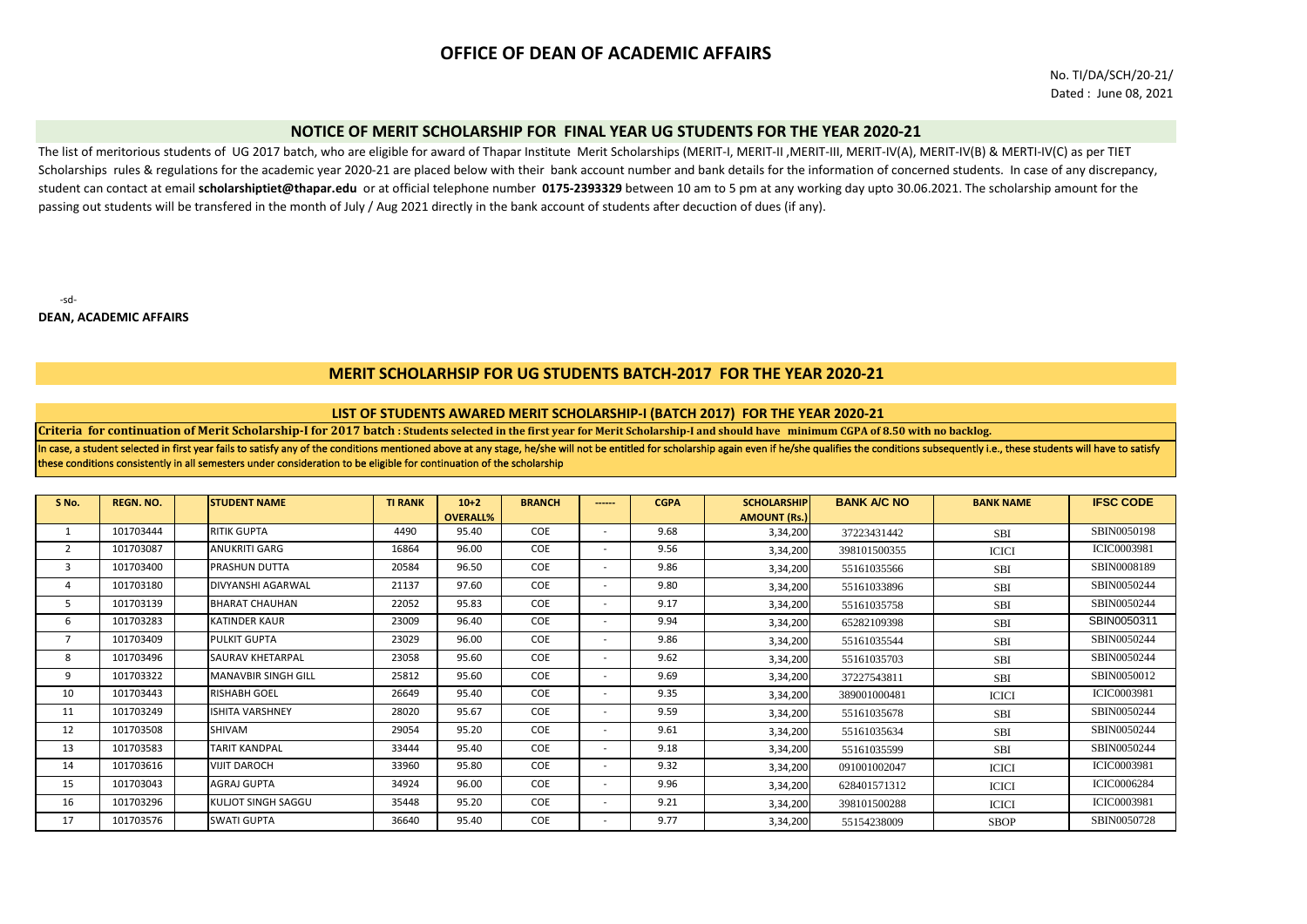# **LIST OF STUDENTS AWARED MERIT SCHOLARSHIP-II (BATCH 2017) FOR THE YEAR 2020-21**

**Criteria for continuation of Merit Scholarship-II for 2017 batch : Students selected in the first year for Merit Scholarship-II and should have minimum CGPA of 8.50 with no backlog.**

| In case, a student selected in first year fails to satisfy any of the conditions mentioned above at any stage, he/she will not be entitled for scholarship again even if he/she qualifies the conditions subsequently i.e., th |  |
|--------------------------------------------------------------------------------------------------------------------------------------------------------------------------------------------------------------------------------|--|
| these conditions consistently in all semesters under consideration to be eligible for continuation of the scholarship                                                                                                          |  |

| S.No.          | <b>REGN. NO.</b> | <b>INAME OF STUDENT</b>      | <b>TI RANK</b> | $10+2$           | <b>BRANCH</b> | ------ | <b>CGPA</b> | <b>SCHOLARSHIP</b>  | <b>BANK A/C NO</b> | <b>BANK NAME</b> | <b>IFSC CODE</b>    |
|----------------|------------------|------------------------------|----------------|------------------|---------------|--------|-------------|---------------------|--------------------|------------------|---------------------|
|                |                  |                              |                | <b>OVERALL %</b> |               |        |             | <b>AMOUNT (Rs.)</b> |                    |                  |                     |
| 1              | 101703589        | <b>TUSHAR MAHAJAN</b>        | 7846           | 94.20            | COE           |        | 9.14        | 2,34,200            | 658801502308       | <b>ICICI</b>     | <b>ICIC0006588</b>  |
| $\overline{2}$ | 101703020        | <b>ABHISHEK AGARWAL</b>      | 9125           | 92.40            | COE           |        | 9.29        | 2,34,200            | 55161035689        | <b>SBI</b>       | SBIN0050244         |
| 3              | 101703289        | <b>KHUSHNUMA GROVER</b>      | 11209          | 91.80            | COE           |        | 9.22        | 2,34,200            | 20444917206        | <b>SBI</b>       | SBIN0050773         |
| 4              | 101703408        | <b>PULKIT GUPTA</b>          | 11806          | 90.80            | COE           |        | 9.78        | 2,34,200            | 55161035555        | SBI              | SBIN0050244         |
| 5              | 101703344        | <b>MOHAN ARORA</b>           | 14642          | 93.67            | COE           |        | 8.99        | 2,34,200            | 55161035816        | <b>SBI</b>       | SBIN0050244         |
| 6              | 101708201        | <b>VARIL AGARWAL</b>         | 14844          | 91.80            | MEE           |        | 8.78        | 2,34,200            | 20366437296        | <b>SBI</b>       | SBIN0002016         |
| $\overline{7}$ | 101703513        | <b>SHIVAM GOEL</b>           | 16126          | 92.60            | COE           |        | 9.00        | 2,34,200            | 37021385108        | <b>SBI</b>       | SBIN0050089         |
| 8              | 101703546        | <b>SIMRAN BATRA</b>          | 17099          | 94.20            | COE           |        | 10.00       | 2,34,200            | 55161036138        | <b>SBI</b>       | SBIN0050244         |
| 9              | 101703360        | <b>NAMAN SHARMA</b>          | 17200          | 91.00            | COE           |        | 9.29        | 2,34,200            | 55161035690        | <b>SBI</b>       | SBIN0050244         |
| 10             | 101703103        | <b>ARSHPREET SINGH</b>       | 17683          | 94.40            | COE           |        | 9.33        | 2,34,200            | 37241848827        | <b>SBI</b>       | SBIN0014650         |
| 11             | 101703321        | <b>MANAV UPADHYAY</b>        | 17761          | 92.33            | COE           |        | 9.78        | 2,34,200            | 20410304651        | <b>SBI</b>       | SBIN0005699         |
| 12             | 101703372        | <b>NIKHIL JAIN</b>           | 17956          | 91.78            | COE           |        | 9.17        | 2,34,200            | 37048356153        | <b>SBI</b>       | SBIN0011973         |
| 13             | 101703327        | <b>MANJOT KAUR</b>           | 18265          | 94.20            | COE           |        | 9.17        | 2,34,200            | 37235925890        | SBI              | SBIN0050990         |
| 14             | 101703365        | <b>NAVKIRAN SINGH</b>        | 18437          | 92.00            | COE           |        | 9.87        | 2,34,200            | 55155422676        | <b>SBI</b>       | SBIN0051295         |
| 15             | 101703297        | <b>KUNAL BAJAJ</b>           | 18870          | 94.60            | COE           |        | 9.62        | 2,34,200            | 37024935900        | SBI              | SBIN0051195         |
| 16             | 101703039        | <b>ADITYA VASHISTA</b>       | 18875          | 93.80            | COE           |        | 8.72        | 2,34,200            | 37239089305        | <b>SBI</b>       | SBIN0011600         |
| 17             | 101703194        | <b>GOKUL KOOLWAL</b>         | 18938          | 92.40            | COE           |        | 8.87        | 2,34,200            | 398101500014       | <b>ICICI</b>     | <b>ICIC0003981</b>  |
| 18             | 101703301        | <b>KUSHAGRA THAKRAL</b>      | 19414          | 91.40            | COE           |        | 8.61        | 2,34,200            | 20231784594        | SBI              | SBIN0002421         |
| 19             | 101708038        | <b>ASHWIN SHRIVASTAVA</b>    | 19769          | 93.80            | <b>MEE</b>    |        | 9.00        | 2,34,200            | 55161035805        | <b>SBI</b>       | SBIN0050244         |
| 20             | 101703120        | <b>ASHWIN SATYAPAL MENON</b> | 20155          | 94.40            | COE           |        | 8.87        | 2,34,200            | 003401052163       | <b>ICICI</b>     | <b>ICICI0000034</b> |
| 21             | 101703499        | <b>SHANTANU CHAUHAN</b>      | 20457          | 94.40            | COE           |        | 8.62        | 2,34,200            | 55161035623        | <b>SBI</b>       | SBIN0050244         |
| 22             | 101703325        | <b>MANINDER SINGH</b>        | 21138          | 93.20            | COE           |        | 9.41        | 2,34,200            | 044801512769       | <b>ICICI</b>     | <b>ICIC0000448</b>  |

# **LIST OF STUDENTS AWARDED MERIT SCHOLARHSIP-III (BATCH-2017) FOR THE YEAR 2020-21**

Criteria for Merit scholarship-III of 2017 batch: Covering first 10% of the students' strength (other than over and above intake & back loggers) in each discipline on the basis of AGPA only. No weightage shall be given to second year onwards. AGPA ≥ 8.00, No backlog in the year of consideration and should be in merit of his/her stream on the basis of AGPA in the preceding year.

|         | <b>BE- CHEMICAL ENGG.</b> |                         | <b>BATCH-2017</b> |               | <b>STRENGTH - 31</b> |             |                     |                    |                  |                    |
|---------|---------------------------|-------------------------|-------------------|---------------|----------------------|-------------|---------------------|--------------------|------------------|--------------------|
| Sr. No. | <b>REGN. NO</b>           | <b>STUDENT NAME</b>     |                   | <b>BRANCH</b> | <b>AGPA</b>          | <b>CGPA</b> | <b>SCHOLARSHIP</b>  | <b>BANK A/C NO</b> | <b>BANK NAME</b> | <b>IFSC CODE</b>   |
|         |                           |                         |                   |               |                      |             | <b>AMOUNT (Rs.)</b> |                    |                  |                    |
|         | 101701007                 | <b>HONNEY TAAK</b>      |                   | <b>CHE</b>    | 9.61                 | 9.06        | 112100              | 918010029745471    | <b>AXIS</b>      | UTIB0000039        |
|         | 101701015                 | PARAS JAIN              |                   | <b>CHE</b>    | 19.51                | 8.47        | 112100              | 55161034120        | <b>SBI</b>       | SBIN0050244        |
|         | 101701002                 | <b>ANWESHA DASTIDAR</b> |                   | <b>CHE</b>    | 9.44                 | 8.42        | 112100              | 060501518386       | <b>ICICI</b>     | <b>ICIC0000605</b> |
|         | 101701010                 | KARAN KAPUR             |                   | <b>CHE</b>    | 9.36                 | 9.00        | 112100              | 38191837753        | <b>SBI</b>       | SBIN0004458        |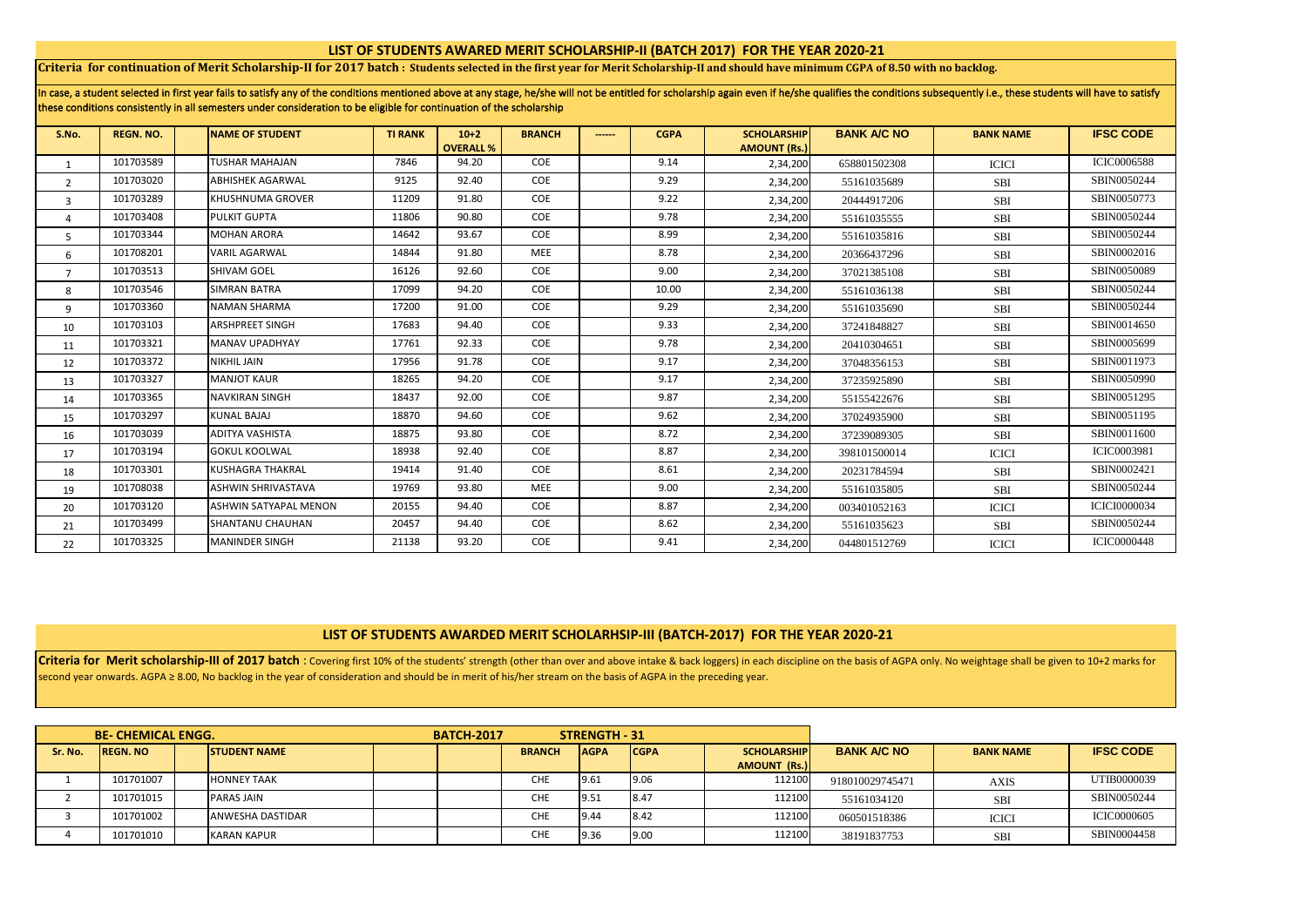|         | <b>BE-CIVIL ENGG.</b> |                                | <b>BATCH-2017</b> |               | STRENGTH - 91 |             |                     |                    |                  |                    |
|---------|-----------------------|--------------------------------|-------------------|---------------|---------------|-------------|---------------------|--------------------|------------------|--------------------|
| Sr. No. | <b>REGN. NO</b>       | <b>STUDENT NAME</b>            |                   | <b>BRANCH</b> | <b>AGPA</b>   | <b>CGPA</b> | <b>SCHOLARSHIP</b>  | <b>BANK A/C NO</b> | <b>BANK NAME</b> | <b>IFSC CODE</b>   |
|         |                       |                                |                   |               |               |             | <b>AMOUNT (Rs.)</b> |                    |                  |                    |
|         | 101702021             | CHIRAGJOT SINGH BEDI           |                   | <b>CIE</b>    | 9.78          | 9.62        | 117100              | 38125358544        | <b>SBI</b>       | SBIN0050244        |
|         | 101702016             | <b>CHAHAT BHASIN</b>           |                   | <b>CIE</b>    | 9.77          | 9.48        | 117100              | 20460124750        | <b>SBI</b>       | SBIN0002374        |
|         | 101702084             | <b>VANSHIKA GARG</b>           |                   | <b>CIE</b>    | 9.66          | 9.25        | 117100              | 20456347194        | <b>SBI</b>       | SBIN0050876        |
| 4       | 101702022             | <b>DEEP JUJHAR SINGH SIDHU</b> |                   | <b>CIE</b>    | 9.61          | 8.88        | 117100              | 20366066308        | <b>SBI</b>       | SBIN0007273        |
|         | 101702018             | <b>CHARUL SINGHVI</b>          |                   | <b>CIE</b>    | 9.57          | 9.08        | 117100              | 37254457317        | <b>SBI</b>       | SBIN0032084        |
| b       | 101732001             | APOORV ANAND AGNIHOTRI         |                   | <b>CIE</b>    | 9.21          | 8.55        | 117100              | 20235192071        | <b>SBI</b>       | SBIN0015116        |
|         | 101702056             | PRAKHAR CHAUDHARY              |                   | <b>CIE</b>    | 9.16          | 9.11        | 117100              | 20354520358        | <b>SBI</b>       | SBIN0003347        |
| 8       | 101702008             | <b>ANJAMJOT SINGH</b>          |                   | <b>CIE</b>    | 9.16          | 8.61        | 117100              | 920010017830126    | <b>AXIS</b>      | UTIB0000196        |
| 9       | 101702013             | <b>ASHIMA SHARMA</b>           |                   | <b>CIE</b>    | 9.09          | 8.63        | 117100              | 4588001700003712   | <b>PNB</b>       | <b>PUNB0458800</b> |
| 10      | 101702044             | <b>MANTAJ SINGH</b>            |                   | <b>CIE</b>    | 9.00          | 8.72        | 117100              | 096601001775       | <b>ICICI</b>     | <b>ICIC0000966</b> |

|                | <b>BE-COMPUTER ENGG.</b> |                          | <b>BATCH-2017</b> |               | <b>STRENGTH - 611</b> |             |                     |                    |                       |                    |
|----------------|--------------------------|--------------------------|-------------------|---------------|-----------------------|-------------|---------------------|--------------------|-----------------------|--------------------|
| Sr. No.        | <b>REGN. NO</b>          | <b>STUDENT NAME</b>      |                   | <b>BRANCH</b> | <b>AGPA</b>           | <b>CGPA</b> | <b>SCHOLARSHIP</b>  | <b>BANK A/C NO</b> | <b>BANK NAME</b>      | <b>IFSC CODE</b>   |
|                |                          |                          |                   |               |                       |             | <b>AMOUNT (Rs.)</b> |                    |                       |                    |
| 1              | 101703462                | <b>SAHIL AHUJA</b>       |                   | COE           | 10.00                 | 10.00       | 117100              | 55147899772        | SBI                   | SBIN0018140        |
| $\overline{2}$ | 101703025                | <b>ABHISHEK GOYAL</b>    |                   | COE           | 10.00                 | 10.00       | 117100              | 003101223836       | <b>ICICI</b>          | <b>ICIC0000031</b> |
| $\overline{3}$ | 101703245                | <b>ISHAAN VIJH</b>       |                   | COE           | 9.94                  | 9.71        | 117100              | $6.20211E+14$      | <b>BOI</b>            | <b>BKID0006202</b> |
| $\overline{4}$ | 101703557                | SOURAV                   |                   | COE           | 9.93                  | 9.60        | 117100              | 55161035317        | <b>SBI</b>            | SBIN0050244        |
| 5              | 101753024                | <b>NITIN DANG</b>        |                   | COE           | 9.90                  | 9.84        | 117100              | 38991210565        | <b>SBI</b>            | SBIN0050244        |
| 6              | 101703009                | AASTHA MAHAJAN           |                   | COE           | 9.90                  | 9.69        | 117100              | 36966871225        | SBI                   | SBIN0051182        |
| $\overline{7}$ | 101883048                | HARNOOR SANDHU           |                   | COE           | 9.84                  | 9.34        | 117100              | 38152611618        | SBI                   | SBIN0014656        |
| 8              | 101703550                | SIMRAT BIR SINGH         |                   | COE           | 9.83                  | 9.32        | 117100              | 3442000101089185   | <b>PNB</b>            | <b>PUNB0344200</b> |
| 9              | 101703195                | <b>GOURAV AGGARWAL</b>   |                   | <b>COE</b>    | 9.80                  | 9.65        | 117100              | 55161033716        | SBI                   | SBIN0050244        |
| 10             | 101883070                | <b>VANSHITA GUPTA</b>    |                   | COE           | 9.77                  | 9.56        | 117100              | 073001506258       | <b>ICICI</b>          | <b>ICIC0000730</b> |
| 11             | 101703138                | <b>BHANU PRIYA</b>       |                   | COE           | 9.75                  | 9.66        | 117100              | 38247462055        | SBI                   | SBIN0050081        |
| 12             | 101883054                | <b>MEHAK GARG</b>        |                   | COE           | 9.75                  | 9.66        | 117100              | 20290123951        | SBI                   | SBIN0005670        |
| 13             | 101883053                | <b>MANVI KAUL</b>        |                   | COE           | 9.75                  | 9.40        | 117100              | 37892679615        | SBI                   | SBIN0014656        |
| 14             | 101703118                | <b>ASHUTOSH GUPTA</b>    |                   | COE           | 9.75                  | 9.34        | 117100              | 37088026296        | <b>SBI</b>            | SBIN0050244        |
| 15             | 101703201                | <b>GURLEEN KAUR LAIL</b> |                   | COE           | 9.73                  | 9.83        | 117100              | 65123279036        | <b>SBI</b>            | SBIN0050031        |
| 16             | 101703551                | <b>SIRISH BHUDOLIA</b>   |                   | COE           | 9.71                  | 9.58        | 117100              | 55161036717        | <b>SBI</b>            | SBIN0050244        |
| 17             | 101883067                | SIMRAN AHUJA             |                   | COE           | 9.70                  | 9.48        | 117100              | 25820100016593     | <b>BANK OF BORODA</b> | <b>BARBOKHURJA</b> |
| 18             | 101703204                | <b>GURPREET KAUR</b>     |                   | COE           | 9.68                  | 9.55        | 117100              | 55161035667        | SBI                   | SBIN0050244        |
| 19             | 101703393                | PRAKARSH JAIN            |                   | COE           | 9.65                  | 9.80        | 117100              | 55161035838        | <b>SBI</b>            | SBIN0050244        |
| 20             | 101703509                | <b>SHIVAM ARORA</b>      |                   | COE           | 9.65                  | 9.78        | 117100              | 071701000209       | <b>ICICI</b>          | <b>ICIC0000717</b> |
| 21             | 101703017                | <b>ABHINAV JINDAL</b>    |                   | <b>COE</b>    | 9.65                  | 9.62        | 117100              | 39001469814        | <b>SBI</b>            | SBIN0050244        |
| 22             | 101703042                | <b>AEKAMJOT SINGH</b>    |                   | COE           | 9.63                  | 9.40        | 117100              | 65277655584        | <b>SBI</b>            | SBIN0050244        |
| 23             | 101703215                | HARMEHAK SINGH SAINI     |                   | COE           | 9.63                  | 9.14        | 117100              | 006601550247       | <b>ICICI</b>          | <b>ICIC0006248</b> |
| 24             | 101703374                | <b>NIPUNN MALHOTRA</b>   |                   | COE           | 9.62                  | 8.98        | 117100              | 50100397088770     | <b>HDFC</b>           | HDFC0004027        |
| 25             | 101703112                | <b>ASHI KOTHARI</b>      |                   | COE           | 9.60                  | 9.63        | 117100              | 20393077191        | SBI                   | SBIN0004909        |
| 26             | 101703498                | SEHAJ PAL SINGH          |                   | COE           | 9.59                  | 9.64        | 117100              | 20419904967        | <b>SBI</b>            | SBIN0003629        |
| 27             | 101703073                | <b>ANKIT SENGAR</b>      |                   | COE           | 9.58                  | 9.17        | 117100              | 39916695267        | <b>SBI</b>            | SBIN0008743        |
| 28             | 101703353                | <b>MUKUL VERMA</b>       |                   | COE           | 9.58                  | 9.02        | 117100              | 55161033636        | <b>SBI</b>            | SBIN0050244        |
| 29             | 101703547                | <b>SIMRAN KAUR</b>       |                   | COE           | 9.57                  | 9.04        | 117100              | 152401000664       | <b>ICICI</b>          | <b>ICIC0001524</b> |
| 30             | 101703405                | PRIYANSHI AGARWAL        |                   | COE           | 9.56                  | 9.62        | 117100              | 55161033885        | SBI                   | SBIN0050244        |
| 31             | 101703495                | SATVIK GUPTA             |                   | COE           | 9.56                  | 9.58        | 117100              | 38178730523        | <b>SBI</b>            | SBIN0004539        |
| 32             | 101883065                | SIDDHANT KHURANA         |                   | COE           | 9.56                  | 9.35        | 117100              | 55161034696        | SBI                   | SBIN0050244        |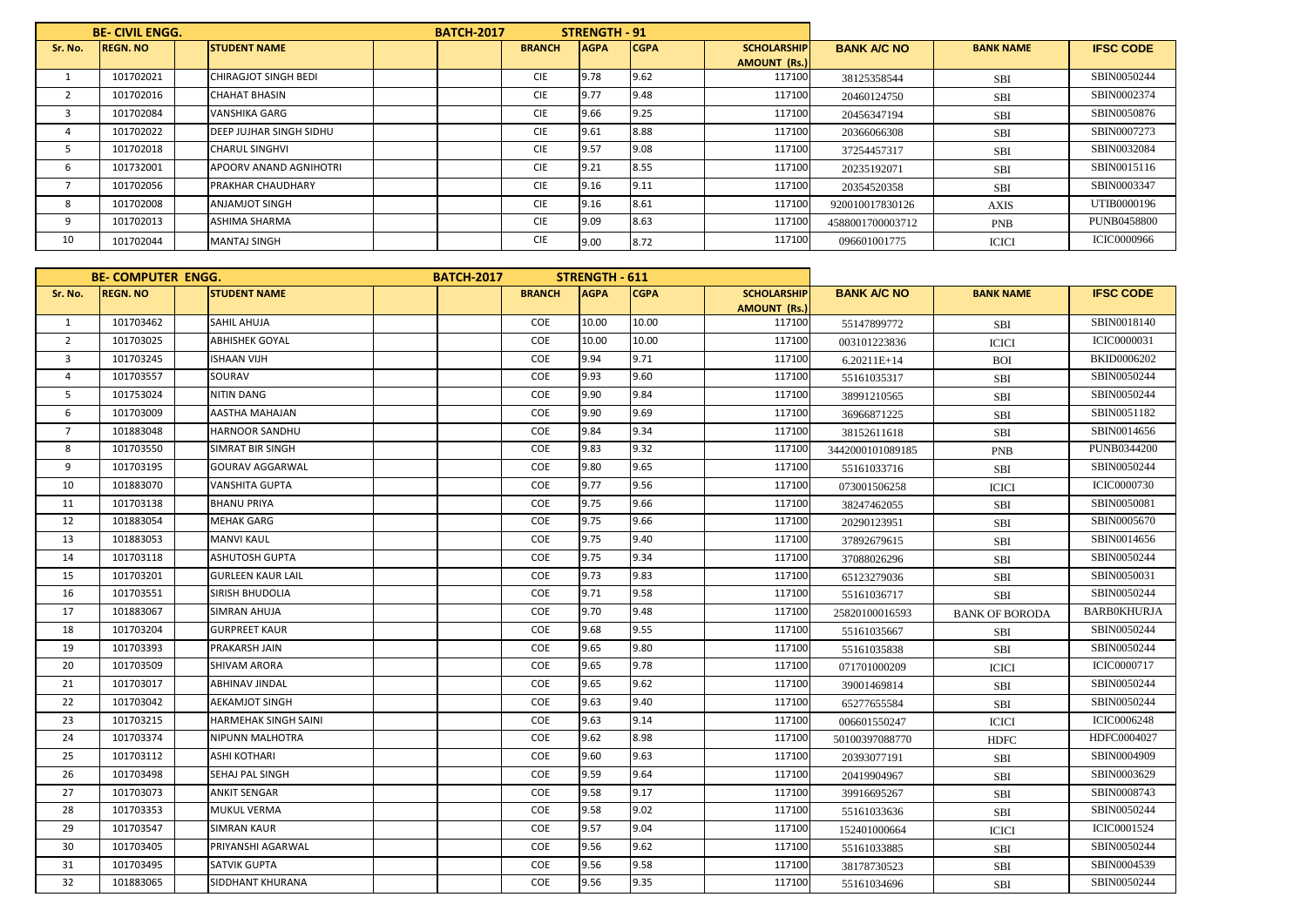| 33 | 101703518 | SHIVI GUPTA            |  | COE | 9.56 | 8.94 | 117100 | 50100362684919 | <b>HDFC</b>           | HDFC0001756        |
|----|-----------|------------------------|--|-----|------|------|--------|----------------|-----------------------|--------------------|
| 34 | 101703304 | <b>LAKSHIT FARSWAN</b> |  | COE | 9.55 | 9.51 | 117100 | 016401023838   | <b>ICICI</b>          | <b>ICIC0000164</b> |
| 35 | 101703503 | SHASHWAT SRIVASTAVA    |  | COE | 9.55 | 9.08 | 117100 | 55161033658    | SBI                   | SBIN0050244        |
| 36 | 101703147 | <b>CHETANPAL SINGH</b> |  | COE | 9.53 | 9.41 | 117100 | 20409509367    | <b>SBI</b>            | SBIN0011838        |
| 37 | 101703618 | <b>VIKRAMJIT SINGH</b> |  | COE | 9.53 | 9.40 | 117100 | 01030100028529 | <b>BANK OF BORODA</b> | <b>BARBOLUDHIA</b> |
| 38 | 101703006 | AARUSHI WADHWA         |  | COE | 9.52 | 9.59 | 117100 | 38188878525    | SBI                   | SBIN0050244        |
| 39 | 101703122 | <b>AVANI AGARWAL</b>   |  | COE | 9.52 | 9.09 | 117100 | 50100345695822 | <b>HDFC</b>           | HDFC0000434        |
| 40 | 101703317 | <b>MANAS KHATRI</b>    |  | COE | 9.51 | 9.49 | 117100 | 36696068482    | <b>SBI</b>            | SBIN0006094        |
| 41 | 101703545 | <b>SIMRAN</b>          |  | COE | 9.50 | 9.59 | 117100 | 38138968452    | SBI                   | SBIN0002306        |
| 42 | 101703263 | <b>JATIN</b>           |  | COE | 9.50 | 9.36 | 117100 | 20304472562    | <b>SBI</b>            | SBIN0050050        |
| 43 | 101703175 | <b>DISHA SINGLA</b>    |  | COE | 9.49 | 9.47 | 117100 | 3019101011321  | <b>CANARA BANK</b>    | CNRB0003019        |
| 44 | 101703053 | <b>AKSHITA MITTAL</b>  |  | COE | 9.48 | 9.47 | 117100 | 32995802958    | SBI                   | SBIN0007443        |
| 45 | 101883045 | AMITESH GARG           |  | COE | 9.47 | 9.25 | 117100 | 659201584726   | <b>ICICI</b>          | ICIC0006592        |
| 46 | 101703384 | PARTEEK SHARMA         |  | COE | 9.46 | 9.68 | 117100 | 35347213982    | SBI                   | SBIN0011586        |
| 47 | 101703002 | <b>AADIL SACHDEV</b>   |  | COE | 9.46 | 9.40 | 117100 | 151101509714   | <b>ICICI</b>          | ICIC0001511        |
| 48 | 101703050 | <b>AKSHIT KHATKAR</b>  |  | COE | 9.46 | 9.39 | 117100 | 55161035963    | SBI                   | SBIN0050244        |
| 49 | 101703552 | SNIGDHA BHATNAGAR      |  | COE | 9.46 | 9.35 | 117100 | 35832155223    | SBI                   | SBIN0016253        |
| 50 | 101703378 | <b>NITIN</b>           |  | COE | 9.45 | 9.18 | 117100 | 36899404651    | SBI                   | SBIN0000647        |
| 51 | 101703562 | SRISHTI                |  | COE | 9.45 | 9.11 | 117100 | 0412034709     | <b>KOTAK</b>          | KKBK0000282        |
| 52 | 101703144 | <b>BHUPINDER KUMAR</b> |  | COE | 9.44 | 9.58 | 117100 | 37126286303    | <b>SBI</b>            | SBIN0050196        |
| 53 | 101703292 | <b>KRITI PANDEY</b>    |  | COE | 9.44 | 9.44 | 117100 | 35979626707    | <b>SBI</b>            | SBIN0000217        |
| 54 | 101703426 | RAJAT                  |  | COE | 9.44 | 8.98 | 117100 | 55161035792    | <b>SBI</b>            | SBIN0050244        |
| 55 | 101883064 | <b>SAHIL SHARMA</b>    |  | COE | 9.42 | 9.44 | 117100 | 36948125347    | <b>SBI</b>            | SBIN0008057        |
| 56 | 101703354 | <b>MUSKAN</b>          |  | COE | 9.40 | 9.42 | 117100 | 37161934921    | SBI                   | SBIN0050323        |
| 57 | 101703428 | <b>RAJAT JAIN</b>      |  | COE | 9.39 | 9.33 | 117100 | 37248109923    | <b>SBI</b>            | SBIN0050025        |
| 58 | 101703573 | <b>SURUCHI PUNDIR</b>  |  | COE | 9.39 | 9.31 | 117100 | 628401572146   | <b>ICICI</b>          | <b>ICIC0006284</b> |
| 59 | 101703570 | <b>SUMIT JAIN</b>      |  | COE | 9.38 | 9.51 | 117100 | 55161036376    | SBI                   | SBIN0050244        |
| 60 | 101703433 | <b>RAMANDEEP SINGH</b> |  | COE | 9.38 | 9.36 | 117100 | 152101504464   | <b>ICICI</b>          | ICIC0001521        |
| 61 | 101703072 | <b>ANISH MITTAL</b>    |  | COE | 9.38 | 9.29 | 117100 | 240901504400   | <b>ICICI</b>          | ICIC0002409        |
| 62 | 101703434 | <b>RAMNEET SINGH</b>   |  | COE | 9.36 | 9.22 | 117100 | 50100311912396 | <b>HDFC</b>           | HDFC0001366        |

|                | <b>BE-ELECTRICAL ENGG.</b><br><b>REGN. NO</b><br><b>STUDENT NAME</b> |  |                         | <b>BATCH-2017</b> | <b>STRENGTH-137</b> |             |             |                     |                    |                  |                    |
|----------------|----------------------------------------------------------------------|--|-------------------------|-------------------|---------------------|-------------|-------------|---------------------|--------------------|------------------|--------------------|
| Sr. No.        |                                                                      |  |                         |                   | <b>BRANCH</b>       | <b>AGPA</b> | <b>CGPA</b> | <b>SCHOLARSHIP</b>  | <b>BANK A/C NO</b> | <b>BANK NAME</b> | <b>IFSC CODE</b>   |
|                |                                                                      |  |                         |                   |                     |             |             | <b>AMOUNT (Rs.)</b> |                    |                  |                    |
|                | 101884015                                                            |  | YADWINDER KAUR          | LEET              | ELE                 | 10.00       | 10.00       | 91000               | 65132021835        | <b>SBI</b>       | SBIN0050009        |
| $\overline{2}$ | 101704006                                                            |  | ABHIMANYU KUMAR         |                   | ELE                 | 10.00       | 9.86        | 112100              | 55161035146        | <b>SBI</b>       | SBIN0050244        |
| $\overline{3}$ | 101704140                                                            |  | <b>VIDUR KOHLI</b>      |                   | ELE                 | 9.93        | 9.66        | 112100              | 55161035497        | <b>SBI</b>       | SBIN0004379        |
| 4              | 101754017                                                            |  | <b>SUMIT BINDAL</b>     |                   | ELE                 | 9.90        | 9.79        | 112100              | 39079932922        | <b>SBI</b>       | SBIN0050244        |
| 5              | 101704059                                                            |  | <b>HARSHDEEP SINGH</b>  |                   | ELE                 | 9.84        | 9.59        | 112100              | 37230778133        | <b>SBI</b>       | SBIN0050677        |
| 6              | 101704077                                                            |  | <b>MOHIT GUPTA</b>      |                   | ELE                 | 9.84        | 8.69        | 112100              | 20454455044        | <b>SBI</b>       | SBIN0050244        |
|                | 101704076                                                            |  | <b>MEHAK BAHL</b>       |                   | ELE                 | 9.81        | 9.04        | 112100              | 55161034186        | <b>SBI</b>       | SBIN0050244        |
| 8              | 101754015                                                            |  | SAUMYADIP HAZRA         |                   | ELE                 | 9.79        | 9.50        | 112100              | 39000892660        | <b>SBI</b>       | SBIN0050244        |
| 9              | 101754016                                                            |  | <b>SUDHANSHU BINDAL</b> |                   | ELE                 | 9.75        | 9.66        | 112100              | 39079965379        | <b>SBI</b>       | SBIN0050244        |
| 10             | 101704044                                                            |  | <b>BHAVNA GUPTA</b>     |                   | ELE                 | 9.72        | 8.77        | 112100              | 39700130106        | <b>SBI</b>       | SBIN0050677        |
| 11             | 101754009                                                            |  | NAMAN GOEL              |                   | ELE                 | 9.71        | 9.76        | 112100              | 066701506968       | <b>ICICI</b>     | <b>ICIC0000667</b> |
| 12             | 101754014                                                            |  | SAHILDEEP SINGH         |                   | ELE                 | 9.70        | 8.87        | 112100              | 38994497145        | <b>SBI</b>       | SBIN0051481        |
| 13             | 101704064                                                            |  | <b>HIMANSHU DUVEDI</b>  |                   | ELE                 | 9.66        | 8.81        | 112100              | 20412561120        | <b>SBI</b>       | SBIN0008579        |
| 14             | 101704095                                                            |  | <b>PURNIMA</b>          |                   | ELE                 | 9.60        | 9.02        | 112100              | 39229669746        | <b>SBI</b>       | SBIN0050009        |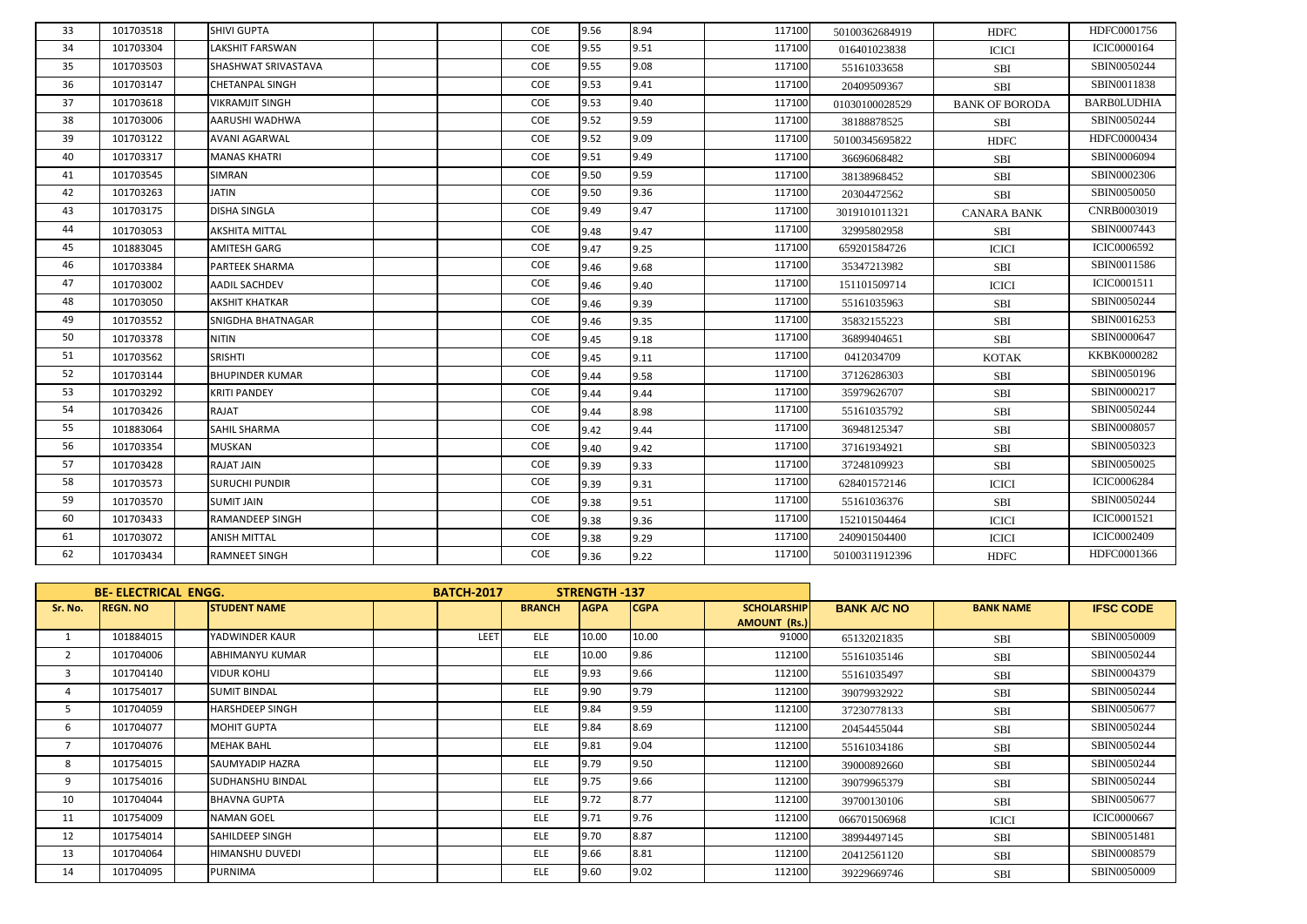|         | <b>BE-ELECTRONICS INSTRUMENTATION &amp; CONT.</b> |  |                          | <b>BATCH-2017</b> |               | <b>STRENGTH -39</b> |             |                     |                    |                  |                    |
|---------|---------------------------------------------------|--|--------------------------|-------------------|---------------|---------------------|-------------|---------------------|--------------------|------------------|--------------------|
| Sr. No. | <b>REGN. NO</b>                                   |  | <b>STUDENT NAME</b>      |                   | <b>BRANCH</b> | <b>AGPA</b>         | <b>CGPA</b> | <b>SCHOLARSHIPI</b> | <b>BANK A/C NO</b> | <b>BANK NAME</b> | <b>IFSC CODE</b>   |
|         |                                                   |  |                          |                   |               |                     |             | AMOUNT (Rs.)        |                    |                  |                    |
|         | 101705039                                         |  | NITIKA GUPTA             |                   | EIC           | 9.94                | 19.43       | 112100              | 37249672976        | <b>SBI</b>       | SBIN0005700        |
|         | 101705064                                         |  | <b>TOOLIKA CHOPRA</b>    |                   | EIC           | 9.92                | 9.54        | 112100              | 028501005538       | <b>ICICI</b>     | <b>ICIC0000285</b> |
|         | 101705047                                         |  | <b>RITWIK SRIVASTAVA</b> |                   | EIC           | 9.83                | 8.95        | 112100              | 920010072621967    | AXIS             | UTIB0002897        |
|         | 101705046                                         |  | RAJESHWAR SINGH          |                   | EIC           | 9.70                | 9.01        | 112100              | 039901591097       | <b>ICICI</b>     | <b>ICIC0000399</b> |

|                | <b>BE- ELECTRONICS &amp; COMM.</b> |                             | <b>BATCH-2017</b><br><b>STRENGTH-191</b> |  |               |             |             |                     |                    |                       |                    |
|----------------|------------------------------------|-----------------------------|------------------------------------------|--|---------------|-------------|-------------|---------------------|--------------------|-----------------------|--------------------|
| Sr. No.        | <b>REGN. NO</b>                    | <b>STUDENT NAME</b>         |                                          |  | <b>BRANCH</b> | <b>AGPA</b> | <b>CGPA</b> | <b>SCHOLARSHIP</b>  | <b>BANK A/C NO</b> | <b>BANK NAME</b>      | <b>IFSC CODE</b>   |
|                |                                    |                             |                                          |  |               |             |             | <b>AMOUNT (Rs.)</b> |                    |                       |                    |
| 1              | 101706163                          | <b>SIDDHARTH KHATRI</b>     |                                          |  | <b>ECE</b>    | 10.00       | 9.72        | 117100              | 39144009320        | <b>SBI</b>            | SBIN0050244        |
| $\overline{2}$ | 101706170                          | <b>SUBEG SINGH</b>          |                                          |  | ECE           | 10.00       | 9.50        | 117100              | 0467040100003916   | <b>J&amp;K BANK</b>   | <b>JAKAOPRITAM</b> |
| 3              | 101706020                          | AKSHITA                     |                                          |  | ECE           | 9.84        | 9.04        | 117100              | 37952454051        | <b>SBI</b>            | SBIN0050244        |
| 4              | 101706189                          | <b>VIBHU JINDAL</b>         |                                          |  | ECE           | 9.83        | 9.66        | 117100              | 38990719093        | <b>SBI</b>            | SBIN0050244        |
| 5              | 101706074                          | <b>HITESHI</b>              |                                          |  | ECE           | 9.83        | 8.93        | 117100              | 388901500675       | <b>ICICI</b>          | <b>ICIC0003889</b> |
| 6              | 101706086                          | <b>KANIKA BABBAR</b>        |                                          |  | ECE           | 9.76        | 9.54        | 117100              | 20454454754        | <b>SBI</b>            | SBIN0051182        |
| $\overline{7}$ | 101706137                          | <b>SANCHITA MALHOTRA</b>    |                                          |  | ECE           | 9.76        | 8.98        | 117100              | 0271104000095026   | <b>IDBI</b>           | <b>IBKL0000271</b> |
| 8              | 101706196                          | YUKTA MITTAL                |                                          |  | ECE           | 9.66        | 9.18        | 117100              | 37882825912        | <b>SBI</b>            | SBIN0014650        |
| 9              | 101886008                          | <b>VIBHUTI</b>              |                                          |  | ECE           | 9.59        | 9.30        | 117100              | 37805997223        | <b>SBI</b>            | SBIN0016750        |
| 10             | 101706127                          | RHEA BHATIA                 |                                          |  | ECE           | 9.58        | 9.23        | 117100              | 091001002249       | <b>ICICI</b>          | <b>ICIC0000910</b> |
| 11             | 101706088                          | <b>KARAN THAKUR</b>         |                                          |  | ECE           | 9.53        | 9.36        | 117100              | 3015006900008310   | <b>PNB</b>            | PUNB0301500        |
| 12             | 101706032                          | <b>ANSHIT GUPTA</b>         |                                          |  | ECE           | 9.46        | 9.16        | 117100              |                    | $\sim$                |                    |
| 13             | 101706118                          | <b>PRATEEK</b>              |                                          |  | ECE           | 9.45        | 9.53        | 117100              | $\sim$             | $\sim$                |                    |
| 14             | 101706109                          | <b>NIKITA GUPTA</b>         |                                          |  | ECE           | 9.44        | 8.85        | 117100              | 34607425934        | <b>SBI</b>            | SBIN0003085        |
| 15             | 101886003                          | <b>AVANTIKA KAKRAN</b>      |                                          |  | ECE           | 9.41        | 9.24        | 117100              | 20454453943        | <b>SBI</b>            | SBIN0050244        |
| 16             | 101706019                          | <b>AKSHAY DEEP BANIK</b>    |                                          |  | ECE           | 9.41        | 8.97        | 117100              | 20273273068        | <b>SBI</b>            | SBIN0013294        |
| 17             | 101706147                          | <b>SHAURYA SINGH JADAUN</b> |                                          |  | ECE           | 9.40        | 8.75        | 117100              | 42660100011785     | <b>BANK OF BORODA</b> | <b>BARBOSTAKOT</b> |
| 18             | 101706150                          | <b>SHIVANSH TIWARI</b>      |                                          |  | ECE           | 9.39        | 9.29        | 117100              | 55161036058        | <b>SBI</b>            | SBIN0050244        |
| 19             | 101706136                          | <b>SAKSHI BANSAL</b>        |                                          |  | ECE           | 9.35        | 8.96        | 117100              | 33377337861        | <b>SBI</b>            | SBIN0001452        |
| 20             | 101706057                          | <b>DHRUVA GUPTA</b>         |                                          |  | ECE           | 9.32        | 8.76        | 117100              | 349401500213       | <b>ICICI</b>          | <b>ICIC0003494</b> |

|                | <b>BE- MECHANICAL ENGG.</b> |                          | <b>BATCH-2017</b> |               | <b>STRENGTH -221</b> |             |                     |                    |                  |                    |
|----------------|-----------------------------|--------------------------|-------------------|---------------|----------------------|-------------|---------------------|--------------------|------------------|--------------------|
| Sr. No.        | <b>REGN. NO</b>             | <b>STUDENT NAME</b>      |                   | <b>BRANCH</b> | <b>AGPA</b>          | <b>CGPA</b> | <b>SCHOLARSHIP</b>  | <b>BANK A/C NO</b> | <b>BANK NAME</b> | <b>IFSC CODE</b>   |
|                |                             |                          |                   |               |                      |             | <b>AMOUNT (Rs.)</b> |                    |                  |                    |
|                | 101708064                   | <b>GAUTAM GOEL</b>       |                   | <b>MEE</b>    | 10.00                | 9.58        | 117100              | 38319640279        | <b>SBI</b>       | SBIN0051471        |
| $\overline{2}$ | 101708099                   | <b>KUNAL KAPOOR</b>      |                   | <b>MEE</b>    | 10.00                | 9.55        | 117100              | 55161035781        | <b>SBI</b>       | SBIN0050244        |
| 3              | 101708004                   | <b>AAYUSH SINGH</b>      |                   | <b>MEE</b>    | 9.90                 | 9.91        | 117100              | 37864780380        | <b>SBI</b>       | SBIN0050244        |
| 4              | 101708011                   | <b>ABHITAB SINGH</b>     |                   | <b>MEE</b>    | 9.90                 | 9.82        | 117100              | 398101500921       | <b>ICICI</b>     | <b>ICIC0003981</b> |
| 5              | 101708184                   | <b>SIDHARTH KATHURIA</b> |                   | <b>MEE</b>    | 9.90                 | 9.17        | 117100              | 55161036105        | <b>SBI</b>       | SBIN0050244        |
| 6              | 101708155                   | RITVIK JAGDISH BISHNOI   |                   | <b>MEE</b>    | 9.84                 | 9.18        | 117100              | 673201501558       | <b>ICICI</b>     | <b>ICIC0006732</b> |
|                | 101888022                   | <b>SAKET VOHRA</b>       |                   | <b>MEE</b>    | 9.82                 | 9.43        | 117100              | 55161034528        | SBI              | SBIN0050244        |
| 8              | 101888021                   | <b>PUNEET CHANNI</b>     |                   | <b>MEE</b>    | 9.80                 | 9.76        | 117100              | 045001508879       | <b>ICICI</b>     | <b>ICIC0000450</b> |
| 9              | 101708157                   | <b>SACHIT SONI</b>       |                   | <b>MEE</b>    | 9.80                 | 9.54        | 117100              | 20406897908        | <b>SBI</b>       | SBIN0000657        |
| 10             | 101708136                   | <b>PRABHSIMRAN SINGH</b> |                   | <b>MEE</b>    | 9.80                 | 9.50        | 117100              | 38838192574        | SBI              | SBIN0050521        |
| 11             | 101708015                   | <b>ADITYA NAYAKA</b>     |                   | <b>MEE</b>    | 9.72                 | 9.42        | 117100              | 0288000100273173   | <b>PNB</b>       | <b>PUNB0028800</b> |
| 12             | 101708175                   | <b>SHIVAM SEN</b>        |                   | <b>MEE</b>    | 9.72                 | 9.38        | 117100              | 20454455102        | <b>SBI</b>       | SBIN0050244        |
| 13             | 101708140                   | <b>PRAKHAR BHARDWAJ</b>  |                   | <b>MEE</b>    | 9.72                 | 9.33        | 117100              | 30173442438        | SBI              | SBIN0004441        |
| 14             | 101708216                   | <b>AMANK CHOUDHARY</b>   |                   | <b>MEE</b>    | 9.70                 | 9.58        | 117100              | 55161035420        | <b>SBI</b>       | SBIN0050244        |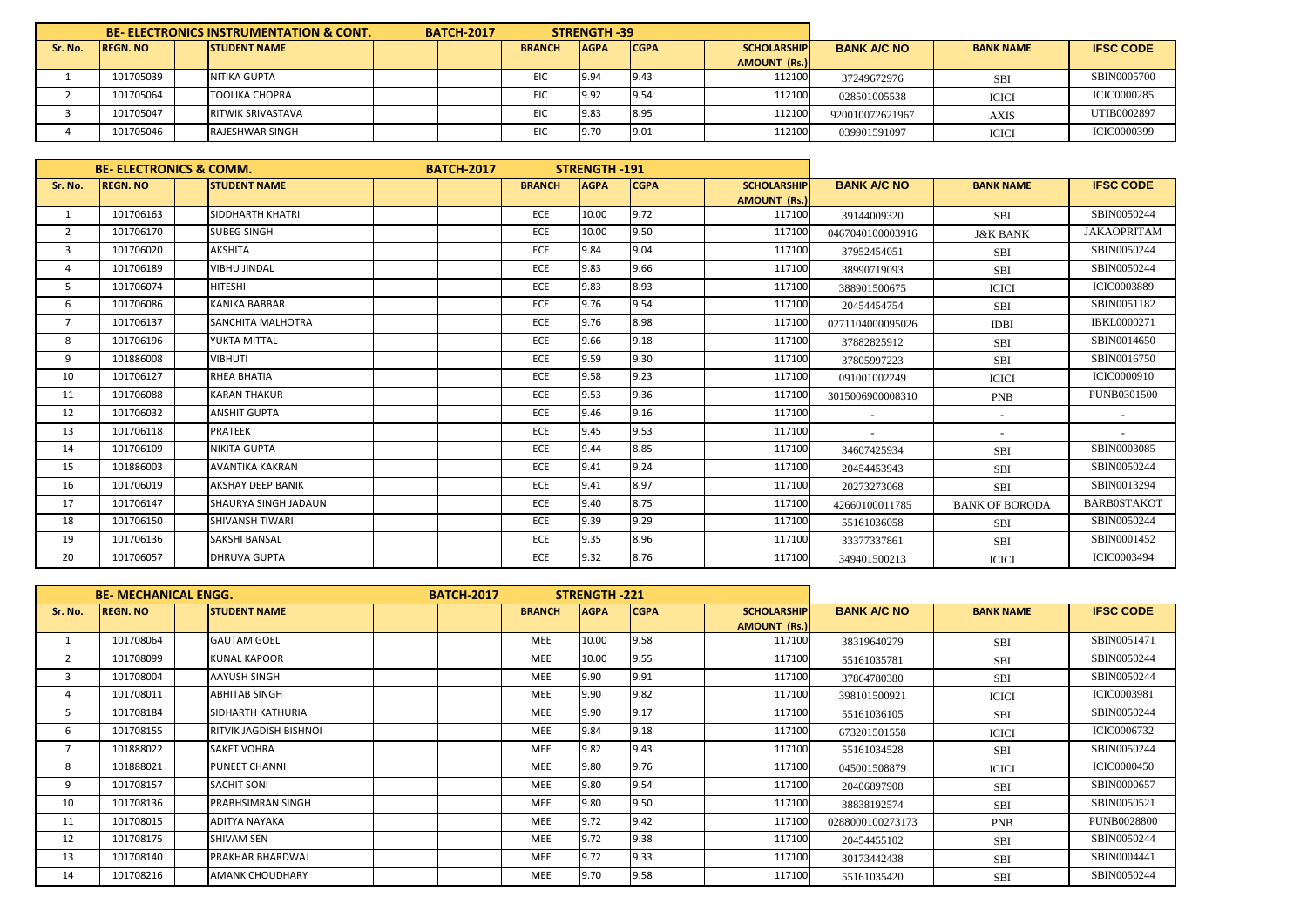| 15 | 101888017 | AAKASH AGGARWAL           |  | MEE        | 9.70 | 9.41 | 117100 | 102401508427 | <b>ICICI</b> | <b>ICIC0001024</b> |
|----|-----------|---------------------------|--|------------|------|------|--------|--------------|--------------|--------------------|
| 16 | 101708047 | <b>BHAVYA NARANG</b>      |  | MEE        | 9.70 | 9.06 | 117100 | 10773600470  | <b>SBI</b>   | SBIN0001077        |
| 17 | 101708139 | <b>PRAJWAL BRAL</b>       |  | <b>MEE</b> | 9.62 | 9.48 | 117100 | 20446233790  | <b>SBI</b>   | SBIN0008547        |
| 18 | 101708105 | <b>MANAN KHANDELWAL</b>   |  | <b>MEE</b> | 9.62 | 9.38 | 117100 | 38131859632  | <b>SBI</b>   | SBIN0050244        |
| 19 | 101708005 | <b>ABHAY PRATAP SINGH</b> |  | MEE        | 9.60 | 9.48 | 117100 | 38153145292  | <b>SBI</b>   | SBIN0004366        |
| 20 | 101708125 | <b>NIKHIL</b>             |  | MEE        | 9.60 | 9.35 | 117100 | 33718966022  | <b>SBI</b>   | SBIN0004946        |
| 21 | 101708128 | NIPUN GARG                |  | MEE        | 9.54 | 9.23 | 117100 | 398101501215 | <b>ICICI</b> | <b>ICIC0003981</b> |
| 22 | 101708159 | <b>SAHIL KAPOOR</b>       |  | MEE        | 9.54 | 8.63 | 117100 | 39871467805  | <b>SBI</b>   | SBIN0050323        |
| 23 | 101708192 | <b>TANISHO CHOUDHARY</b>  |  | <b>MEE</b> | 9.48 | 9.31 | 117100 | 37239304936  | <b>SBI</b>   | SBIN0051174        |

|         | <b>BE- MECHATRONICS ENGG.</b>          |  |                               |  |  | <b>BATCH-2017</b> | <b>STRENGTH -36</b> |             |                    |                    |                  |                    |
|---------|----------------------------------------|--|-------------------------------|--|--|-------------------|---------------------|-------------|--------------------|--------------------|------------------|--------------------|
| Sr. No. | <b>REGN. NO</b><br><b>STUDENT NAME</b> |  |                               |  |  | <b>BRANCH</b>     | <b>AGPA</b>         | <b>CGPA</b> | <b>SCHOLARSHIP</b> | <b>BANK A/C NO</b> | <b>BANK NAME</b> | <b>IFSC CODE</b>   |
|         |                                        |  |                               |  |  |                   |                     |             | AMOUNT (Rs.)       |                    |                  |                    |
|         | 101709006                              |  | <b>APOORVA SINGHAL</b>        |  |  | <b>MEC</b>        | 9.61                | 8.74        | 112100             | 36021742851        | <b>SBI</b>       | SBIN0002390        |
|         | 101709008                              |  | <b>DEVENDER SINGH</b>         |  |  | MEC               | 19.32               | 8.98        | 112100             | 20310792721        | <b>SBI</b>       | SBIN0013000        |
|         | 101709004                              |  | <b>AKASHDEEP SINGH SEHDEV</b> |  |  | MEC               | 19.23               | 9.21        | 112100             | 162801502674       | <b>ICICI</b>     | <b>ICIC0001628</b> |
|         | 101709034                              |  | <b>SIDHARTH SHARMA</b>        |  |  | MEC               | 9.23                | 8.83        | 112100             | 38993762900        | <b>SBI</b>       | SBIN0050244        |

|         |                                        |  | BE- MECHANICAL PRODUCATION ENGG. | <b>STRENGTH -24</b><br><b>BATCH-2017</b> |               |             |             |                     |                    |                  |                    |
|---------|----------------------------------------|--|----------------------------------|------------------------------------------|---------------|-------------|-------------|---------------------|--------------------|------------------|--------------------|
| Sr. No. | <b>REGN. NO</b><br><b>STUDENT NAME</b> |  |                                  |                                          | <b>BRANCH</b> | <b>AGPA</b> | <b>CGPA</b> | <b>SCHOLARSHIP</b>  | <b>BANK A/C NO</b> | <b>BANK NAME</b> | <b>IFSC CODE</b>   |
|         |                                        |  |                                  |                                          |               |             |             | <b>AMOUNT (Rs.)</b> |                    |                  |                    |
|         | 101894002                              |  | <b>JASKARAN SINGH BHATIA</b>     | LEET                                     | MEF           | 9.61        | 8.87        | 91000               | 174401503574       | <b>ICICI</b>     | <b>ICIC0000507</b> |
|         | 101714027                              |  | SUCHETTA SINGH                   |                                          | MEP           | 19.42       | 8.08        | 112100              | 916010050928524    | AXIS             | UTIB0004270        |
|         | 101714017                              |  | NIPUN BANSAL                     |                                          | MEF           | 9.39        | 8.48        | 112100              | 398101500758       | <b>ICICI</b>     | ICIC0006319        |

|                | <b>BE- ELECTRONICS &amp; COMPUTER ENGG.</b> |  |                            | <b>BATCH-2017</b> |               | <b>STRENGTH-171</b> |             |                                           |                    |                        |                    |
|----------------|---------------------------------------------|--|----------------------------|-------------------|---------------|---------------------|-------------|-------------------------------------------|--------------------|------------------------|--------------------|
| Sr. No.        | <b>REGN. NO</b>                             |  | <b>ISTUDENT NAME</b>       |                   | <b>BRANCH</b> | <b>AGPA</b>         | <b>CGPA</b> | <b>SCHOLARSHIP</b><br><b>AMOUNT (Rs.)</b> | <b>BANK A/C NO</b> | <b>BANK NAME</b>       | <b>IFSC CODE</b>   |
| 1              | 101715052                                   |  | <b>HANISH GUPTA</b>        |                   | <b>ENC</b>    | 9.92                | 9.43        | 112100                                    | 65170460549        | <b>SBOP</b>            | <b>SBIN0050008</b> |
| $\overline{2}$ | 101715112                                   |  | <b>PRAKHAR GUPTA</b>       |                   | <b>ENC</b>    | 9.92                | 9.24        | 112100                                    | 721701000187       | <b>ICICI</b>           | <b>ICIC0007217</b> |
| 3              | 101715096                                   |  | <b>NIKHIL SHARMA</b>       |                   | <b>ENC</b>    | 9.88                | 9.36        | 112100                                    | 38935660985        | <b>SBI</b>             | SBIN0050706        |
| 4              | 101715025                                   |  | <b>ARYAVEER KAPOOR</b>     |                   | <b>ENC</b>    | 9.83                | 9.56        | 112100                                    | 244901514370       | <b>ICICI</b>           | <b>ICIC0002449</b> |
| 5              | 101715101                                   |  | <b>NUPUR GOYAL</b>         |                   | <b>ENC</b>    | 9.81                | 9.63        | 112100                                    | 38137349171        | <b>SBI</b>             | SBIN0005700        |
| 6              | 101715044                                   |  | <b>DIVYANSH SINHA</b>      |                   | <b>ENC</b>    | 9.76                | 9.07        | 112100                                    | 39020760118        | <b>SBI</b>             | SBIN0016961        |
| $\overline{7}$ | 101715051                                   |  | <b>GURPARTAP SINGH</b>     |                   | <b>ENC</b>    | 9.70                | 9.02        | 112100                                    | 65257874020        | <b>SBI</b>             | SBIN0050773        |
| 8              | 101715028                                   |  | <b>ASTHA KINRA</b>         |                   | <b>ENC</b>    | 9.69                | 9.46        | 112100                                    | 55009853791        | <b>SBI</b>             | SBIN0050205        |
| 9              | 101715119                                   |  | <b>PRIYANSHI AGRAWAL</b>   |                   | <b>ENC</b>    | 9.63                | 9.59        | 112100                                    | 55161033772        | <b>SBI</b>             | SBIN0050244        |
| 10             | 101715078                                   |  | LEEZA                      |                   | ENC.          | 9.61                | 9.23        | 112100                                    | 044601508146       | <b>ICICI</b>           | <b>ICIC0000446</b> |
| 11             | 101715175                                   |  | <b>VARUN MALHOTRA</b>      |                   | <b>ENC</b>    | 9.60                | 9.10        | 112100                                    | 36217678871        | <b>SBI</b>             | SBIN0018150        |
| 12             | 101715174                                   |  | <b>VARNIKA KAMRA</b>       |                   | <b>ENC</b>    | 9.60                | 8.88        | 112100                                    | 39027031724        | <b>SBI</b>             | SBIN0018376        |
| 13             | 101715131                                   |  | <b>RITWIK MUKHOPADHYAY</b> |                   | <b>ENC</b>    | 9.58                | 9.33        | 112100                                    | 218301510004       | <b>ICICI</b>           | <b>ICIC0002183</b> |
| 14             | 101715135                                   |  | <b>SALONI AGGARWAL</b>     |                   | <b>ENC</b>    | 9.54                | 8.65        | 112100                                    | 298101000001747    | <b>INDIAN OVERSEAS</b> | IOBA0002981        |
| 15             | 101715104                                   |  | <b>PALLAVI PANDEY</b>      |                   | <b>ENC</b>    | 9.53                | 8.97        | 112100                                    | 50100235097896     | <b>HDFC</b>            | HDFC0000090        |
| 16             | 101715043                                   |  | <b>DIVYA AGRAWAL</b>       |                   | <b>ENC</b>    | 9.53                | 8.87        | 112100                                    | 39885786734        | <b>SBI</b>             | SBIN0003279        |
| 17             | 101765008                                   |  | <b>VIDISHA SETHI</b>       |                   | <b>ENC</b>    | 9.52                | 8.98        | 112100                                    | 36032701128        | <b>SBI</b>             | SBIN0001947        |
| 18             | 101715126                                   |  | <b>RAMANPREET KAUR</b>     |                   | <b>ENC</b>    | 9.51                | 9.69        | 112100                                    | 50100353702342     | <b>HDFC</b>            | HDFC0000397        |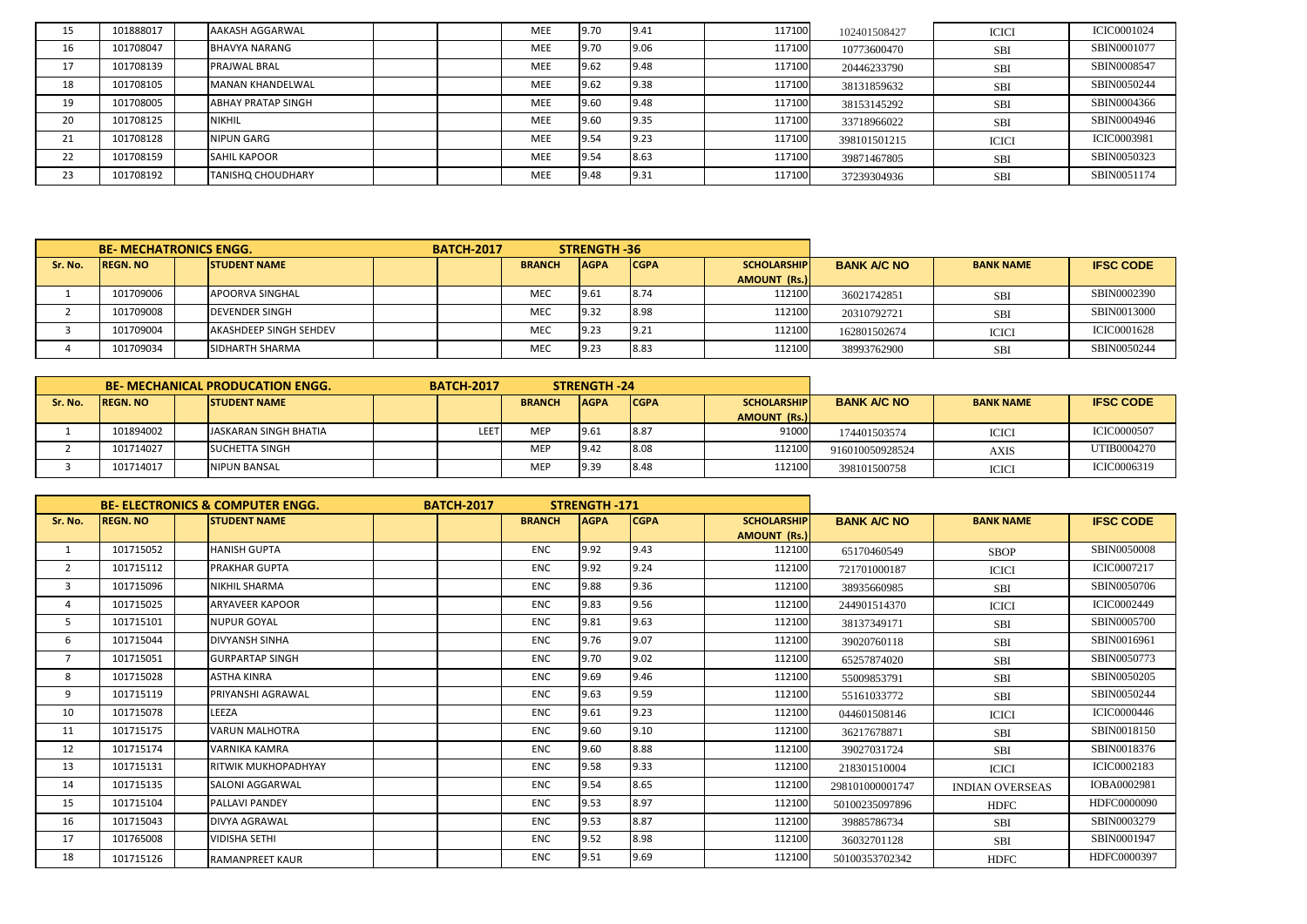|         | <b>BE-MBA (COMPUTER ENGINEERING)</b>   |  |                      |  |                              | STRENGTH -39<br><b>BATCH-2017</b> |             |                    |                     |                  |                                                                   |  |
|---------|----------------------------------------|--|----------------------|--|------------------------------|-----------------------------------|-------------|--------------------|---------------------|------------------|-------------------------------------------------------------------|--|
| Sr. No. | <b>REGN. NO</b><br><b>STUDENT NAME</b> |  |                      |  | <b>AGPA</b><br><b>BRANCH</b> |                                   | <b>CGPA</b> | <b>SCHOLARSHIP</b> | <b>BANK A/C NO</b>  | <b>BANK NAME</b> | <b>IFSC CODE</b>                                                  |  |
|         |                                        |  |                      |  |                              |                                   |             |                    | <b>AMOUNT (Rs.)</b> |                  |                                                                   |  |
|         | 401703025                              |  | <b>SHIVA THAVANI</b> |  |                              | BE-MBA(COE) 9.78                  |             | 9.18               |                     |                  | 129220 Scholarship amount will be adjustd in fee of next semester |  |
|         | 401703016                              |  | <b>NITISH GUPTA</b>  |  |                              | BE-MBA(COE) 9.40                  |             | 8.95               |                     |                  | 129220 Scholarship amount will be adjustd in fee of next semester |  |
|         | 401703011                              |  | KRITIKA AHUJA        |  |                              | BE-MBA(COE) 9.22                  |             | 8.80               |                     |                  | 129220 Scholarship amount will be adjustd in fee of next semester |  |
|         | 401703028                              |  | SIDHANT GOYAL        |  |                              | BE-MBA(COE) 9.20                  |             | 8.32               |                     |                  | 129220 Scholarship amount will be adjustd in fee of next semester |  |

|         | <b>BE-MBA (ELECTRONICS AND COMM.)</b>  |  |                        |  |  | <b>BATCH-2017</b> | <b>STRENGTH -18</b> |             |                     |                                                                   |                  |                  |
|---------|----------------------------------------|--|------------------------|--|--|-------------------|---------------------|-------------|---------------------|-------------------------------------------------------------------|------------------|------------------|
| Sr. No. | <b>REGN. NO</b><br><b>STUDENT NAME</b> |  |                        |  |  | <b>BRANCH</b>     | <b>AGPA</b>         | <b>CGPA</b> | <b>SCHOLARSHIP</b>  | <b>BANK A/C NO</b>                                                | <b>BANK NAME</b> | <b>IFSC CODE</b> |
|         |                                        |  |                        |  |  |                   |                     |             | <b>AMOUNT (Rs.)</b> |                                                                   |                  |                  |
|         | 401706007                              |  | <b>BIR ANANT SINGH</b> |  |  | BE-MBA(ECE) 9.44  |                     | 8.72        |                     | 129220 Scholarship amount will be adjustd in fee of next semester |                  |                  |
|         | 401706026                              |  | <b>YASHI SHEKHAR</b>   |  |  | BE-MBA(ECE) 8.63  |                     | 8.06        |                     | 129220 Scholarship amount will be adjustd in fee of next semester |                  |                  |

|         | <b>BE-MBA (MECHANICAL ENGINEERING)</b>  |  |                    |  |  |                  | <b>STRENGTH -14</b> |              |                     |                                                                   |                  |                  |
|---------|-----------------------------------------|--|--------------------|--|--|------------------|---------------------|--------------|---------------------|-------------------------------------------------------------------|------------------|------------------|
| Sr. No. | <b>ISTUDENT NAME</b><br><b>REGN. NO</b> |  |                    |  |  | <b>BRANCH</b>    | <b>AGPA</b>         | <b>ICGPA</b> | <b>SCHOLARSHIP</b>  | <b>BANK A/C NO</b>                                                | <b>BANK NAME</b> | <b>IFSC CODE</b> |
|         |                                         |  |                    |  |  |                  |                     |              | <b>AMOUNT (Rs.)</b> |                                                                   |                  |                  |
|         | 401708009                               |  | <b>PRANAV GOEL</b> |  |  | BE-MBA(MEE) 9.54 |                     | 8.94         |                     | 129220 Scholarship amount will be adjustd in fee of next semester |                  |                  |
|         | 401708012                               |  | <b>SAMYAK JAIN</b> |  |  | BE-MBA(MEE) 9.20 |                     | 8.85         |                     | 129220 Scholarship amount will be adjustd in fee of next semester |                  |                  |

#### **LIST OF STUDENTS AWARDED MERIT SCHOLARHSIP-IV-A (BTECH-BIOTECHNOLOGY) (BATCH-2017) FOR THE YEAR 2020-21**

**Criteria for continuation of Merit Scholarship-IV-A& B for 2017 batch : Students having minimum CGPA of 8.50 with no backlog.**

In case, a student selected in first year fails to satisfy any of the conditions mentioned above at any stage, he/she will not be entitled for scholarship again even if he/she qualifies the conditions subsequently i.e., th these conditions consistently in all semesters under consideration to be eligible for continuation of the scholarship

### Merit Scholarship-Biotechnology (IV-A)

**B.TECH-(BIOTECHNOLOGY) BATCH-2017 S.No. REGN. NO. NAME OF STUDENT TIRANK 10+2 OVERALL% BRANCH | CGPA | SCHOLARSHIP AMOUNT (Rs.) BANK A/C NO | BANK NAME | IFSC CODE** 1 701700048 RIDHI 151946 95.20 BT 9.48 **324200** 20454610352 SBI SBIN0051456

#### **LIST STUDENTS AWARDED MERIT SCHOLARHSIP-IV-B (BTECH-BIOTECHNOLOGY) (BATCH-2017) FOR THE YEAR 2020-21**

**Criteria for continuation of Merit Scholarship-IV-A& B for 2017 batch : Students having minimum CGPA of 8.50 with no backlog.**

In case, a student selected in first year fails to satisfy any of the conditions mentioned above at any stage, he/she will not be entitled for scholarship again even if he/she qualifies the conditions subsequently i.e., th these conditions consistently in all semesters under consideration to be eligible for continuation of the scholarship

#### Merit Scholarship-Biotechnology (IV-B)

|       | <b>B.TECH-(BIOTECHNOLOGY)</b> | <b>BATCH-2017</b>       |                |          |               |             |                     |                    |                  |                  |
|-------|-------------------------------|-------------------------|----------------|----------|---------------|-------------|---------------------|--------------------|------------------|------------------|
| S.No. | <b>REGN. NO.</b>              | <b>INAME OF STUDENT</b> | <b>TU RANK</b> | $10+2$   | <b>BRANCH</b> | <b>CGPA</b> | <b>SCHOLARSHIP</b>  | <b>BANK A/C NO</b> | <b>BANK NAME</b> | <b>IFSC CODE</b> |
|       |                               |                         |                | OVERALL% |               |             | <b>AMOUNT (Rs.)</b> |                    |                  |                  |
|       | 701700054                     | SHREYA BHARDWAJ         | 14570          | 90.20    |               | 9.06        | 224200              | 36605908102        | SBI              | SBIN0011311      |